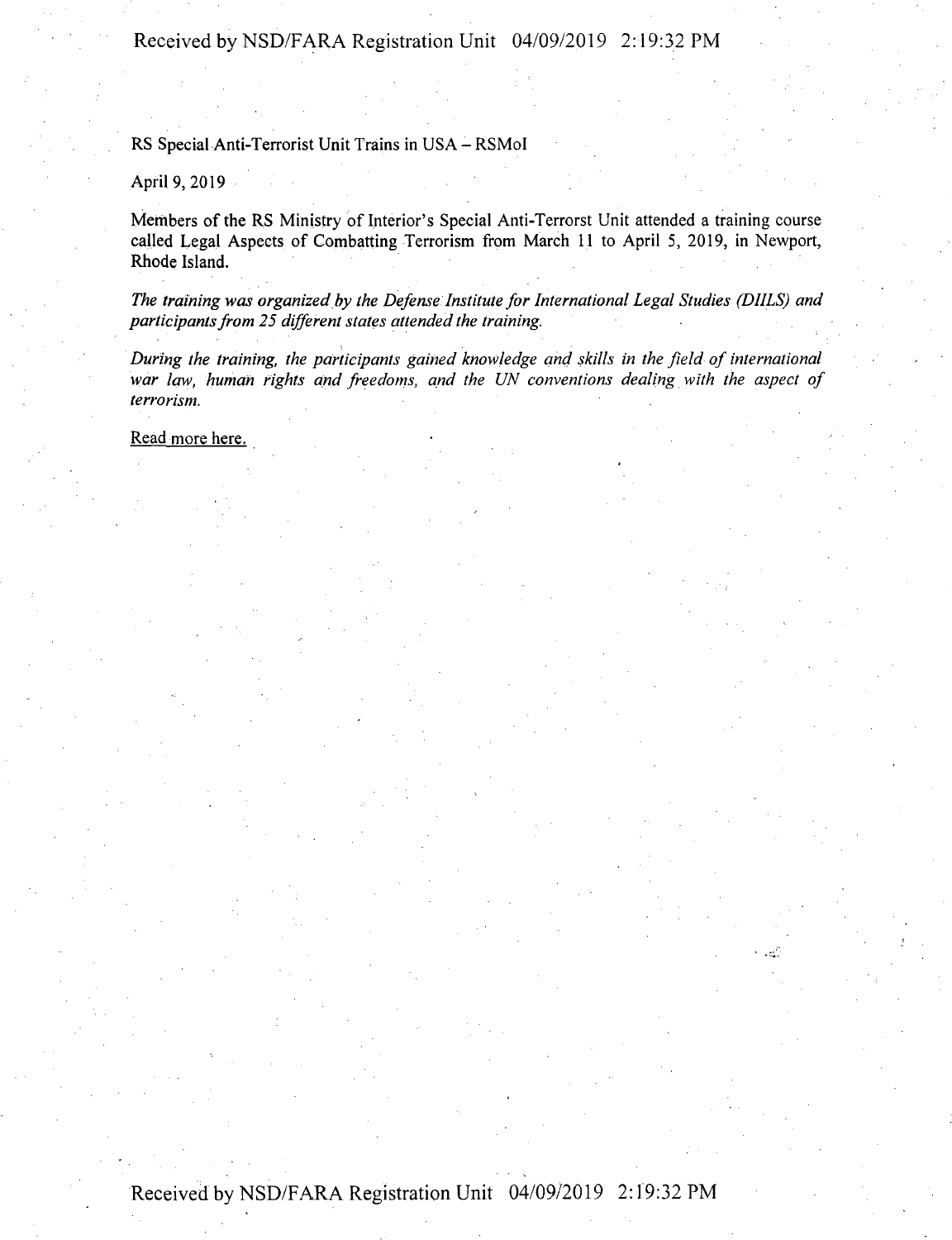Received by NSD/FARA Registration Unit 04/09/2019 2:19:33 PM

Political quarrels disqualify Bosnia from Europe's top body - Reuters

April 9, 2019

Because of BiH's failure to form a government or nominate delegates, BiH will not send representatives to the Parliamentary Assembly of the Council of Europe this year.

*European officials warned Bosnia's new central parliament last week it had to nominate representatives to the Council's assembly by Sunday. But parliament, which does not have a clear ruling majority, failed to convene.*

*Under the Council ofEurope rides, member countries must appoint their new delegations within six months oftheir latest election. Otherwise, theyface an interim suspension.*

i .

Read more here.